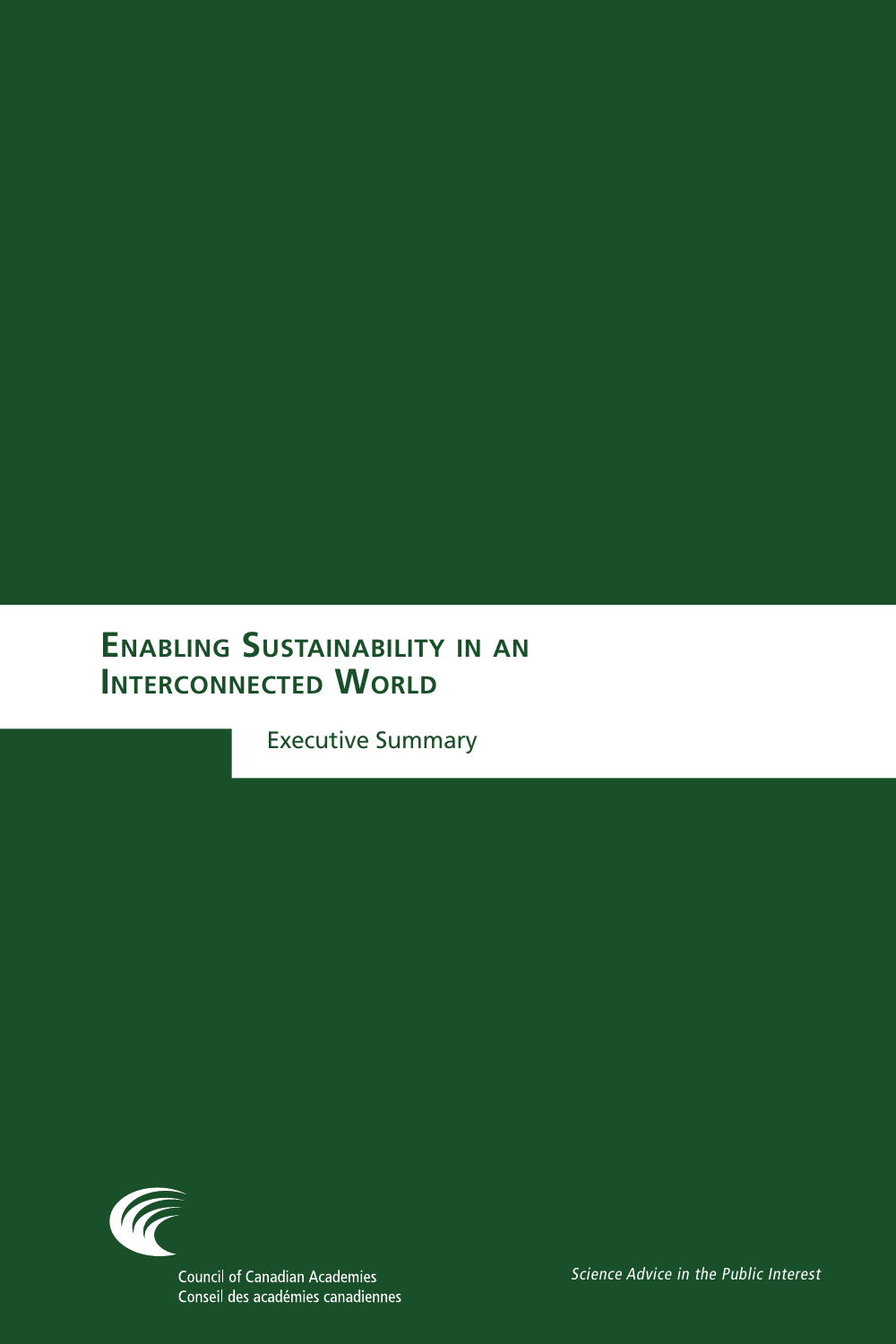## ENABLING SUSTAINABILITY IN AN INTERCONNECTED WORLD

**The Expert Panel on the Potential for New and Innovative Uses of Information and Communications Technologies (ICT) for Greening Canada**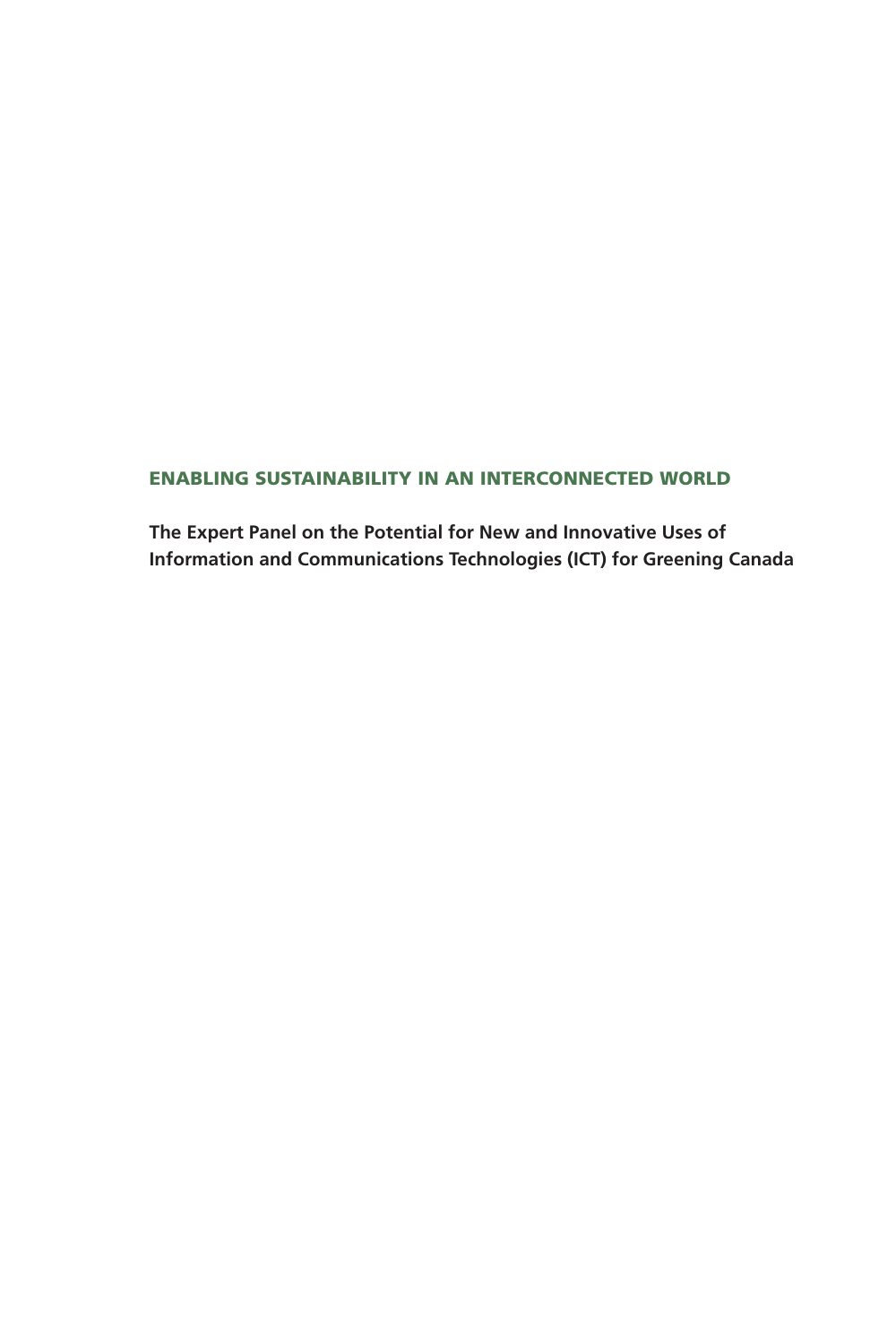## THE COUNCIL OF CANADIAN ACADEMIES 180 Elgin Street, Suite 1401, Ottawa, ON, Canada K2P 2K3

**Notice:** The project that is the subject of this report was undertaken with the approval of the Board of Governors of the Council of Canadian Academies. Board members are drawn from the Royal Society of Canada (RSC), the Canadian Academy of Engineering (CAE), and the Canadian Academy of Health Sciences (CAHS), as well as from the general public. The members of the expert panel responsible for the report were selected by the Council for their special competencies and with regard for appropriate balance.

This report was prepared for the Government of Canada in response to a request from the Minister of Environment. Any opinions, findings, or conclusions expressed in this publication are those of the authors, the Expert Panel on the Potential for New and Innovative Uses of Information and Communications Technologies (ICT) for Greening Canada, and do not necessarily represent the views of their organizations of affiliation or employment.

#### **Library and Archives Canada Cataloguing in Publication**

Enabling sustainability in an interconnected world/The Expert Panel on the Potential for New and Innovative Uses of Information and Communications Technologies (ICT) for Greening Canada.

Issued also in French under title: Promouvoir la durabilité dans un monde interconnecté.

Includes bibliographical references and index.

Issued in print and electronic formats.

ISBN 978-1-926558-81-3 (bound). -- ISBN 978-1-926558-82-0 (pdf)

1. Sustainability -- Canada. 2. Green technology -- Canada.

I. Council of Canadian Academies. Expert Panel on the Potential for New and Innovative Uses of Information and Communications Technologies (ICT) for Greening Canada, author

| HC120.E5E43 2014 | 338.971 | C <sub>2014-902033-3</sub> |
|------------------|---------|----------------------------|
|                  |         | C <sub>2014-902034-1</sub> |

This report should be cited as: Council of Canadian Academies, 2014. *Enabling Sustainability in an Interconnected World.* Ottawa (ON): The Expert Panel on the Potential for New and Innovative Uses of Information and Communications Technologies (ICT) for Greening Canada, Council of Canadian Academies.

**Disclaimer:** The internet data and information referenced in this report were correct, to the best of the Council's knowledge, at the time of publication. Due to the dynamic nature of the internet, resources that are free and publicly available may subsequently require a fee or restrict access, and the location of items may change as menus and webpages are reorganized.

© 2014 Council of Canadian Academies

Printed in Ottawa, Canada



Council of Canadian Academies Conseil des académies canadiennes

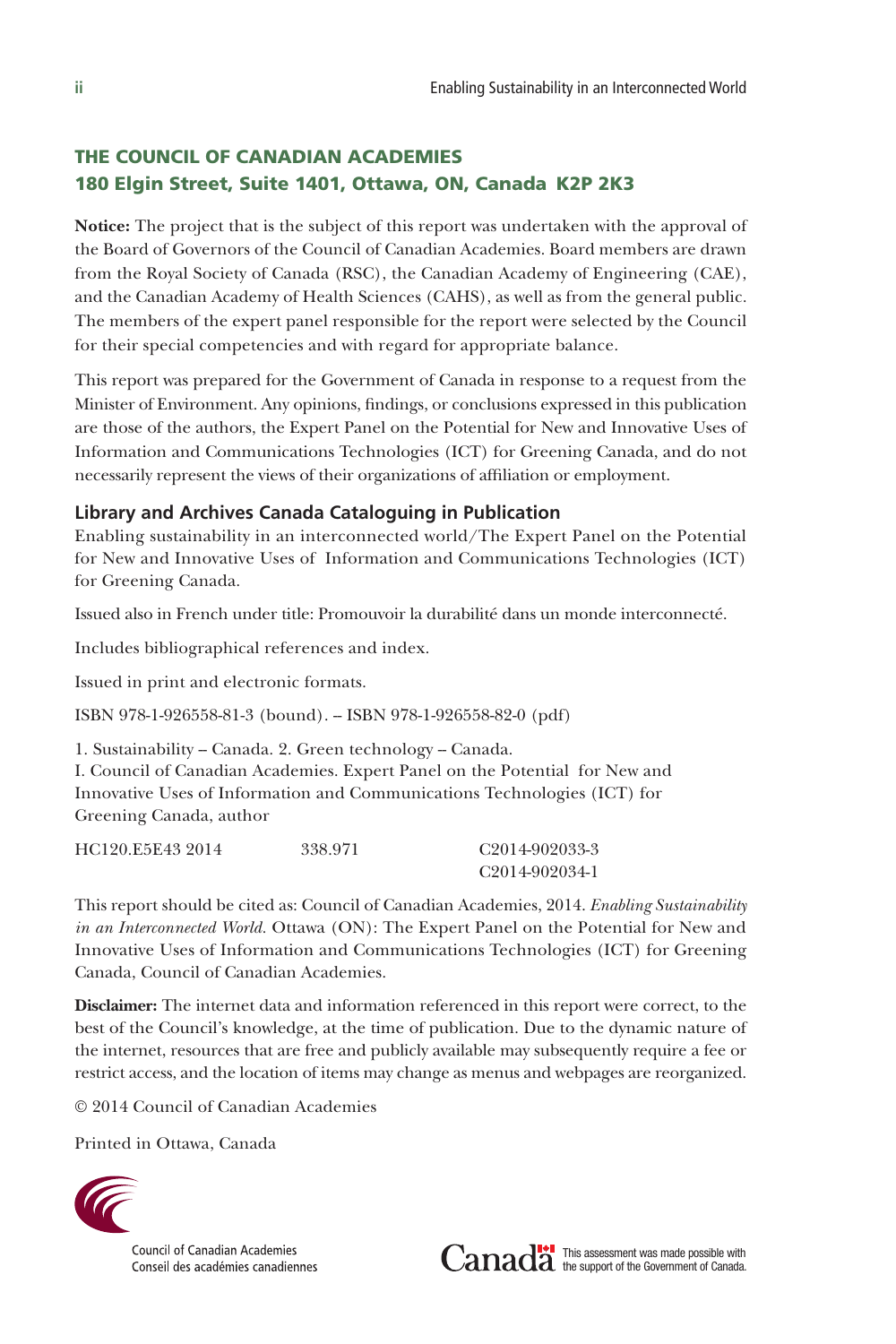## The Council of Canadian Academies

*Science Advice in the Public Interest*

The Council of Canadian Academies is an independent, not-for-profit corporation that supports independent, science-based, expert assessments to inform public policy development in Canada. Led by a 12-member Board of Governors and advised by a 16-member Scientific Advisory Committee, the Council's work encompasses a broad definition of "science," incorporating the natural, social and health sciences as well as engineering and the humanities.

Council assessments are conducted by independent, multidisciplinary panels of experts from across Canada and abroad. Assessments strive to identify emerging issues, gaps in knowledge, Canadian strengths, and international trends and practices. Upon completion, assessments provide government decision-makers, academia, and stakeholders with high-quality information required to develop informed and innovative public policy.

All Council assessments undergo a formal report review and are published and made available to the public free of charge in English and French. Assessments can be referred to the Council by foundations, non-governmental organizations, the private sector, or any level of government. The Council is also supported by its three founding Member Academies:

**The Royal Society of Canada (RSC)** is the senior national body of distinguished Canadian scholars, artists and scientists. The primary objective of the RSC is to promote learning and research in the arts and sciences. The RSC consists of nearly 2,000 Fellows — men and women who are selected by their peers for outstanding contributions to the natural and social sciences, the arts and the humanities. The RSC exists to recognize academic excellence, to advise governments and organizations, and to promote Canadian culture.

**The Canadian Academy of Engineering (CAE)** is the national institution through which Canada's most distinguished and experienced engineers provide strategic advice on matters of critical importance to Canada. The Academy is an independent, self-governing, and non-profit organization established in 1987. Fellows of the Academy are nominated and elected by their peers in recognition of their distinguished achievements and career-long service to the engineering profession. Fellows of the Academy, who number approximately 600, are committed to ensuring that Canada's engineering expertise is applied to the benefit of all Canadians.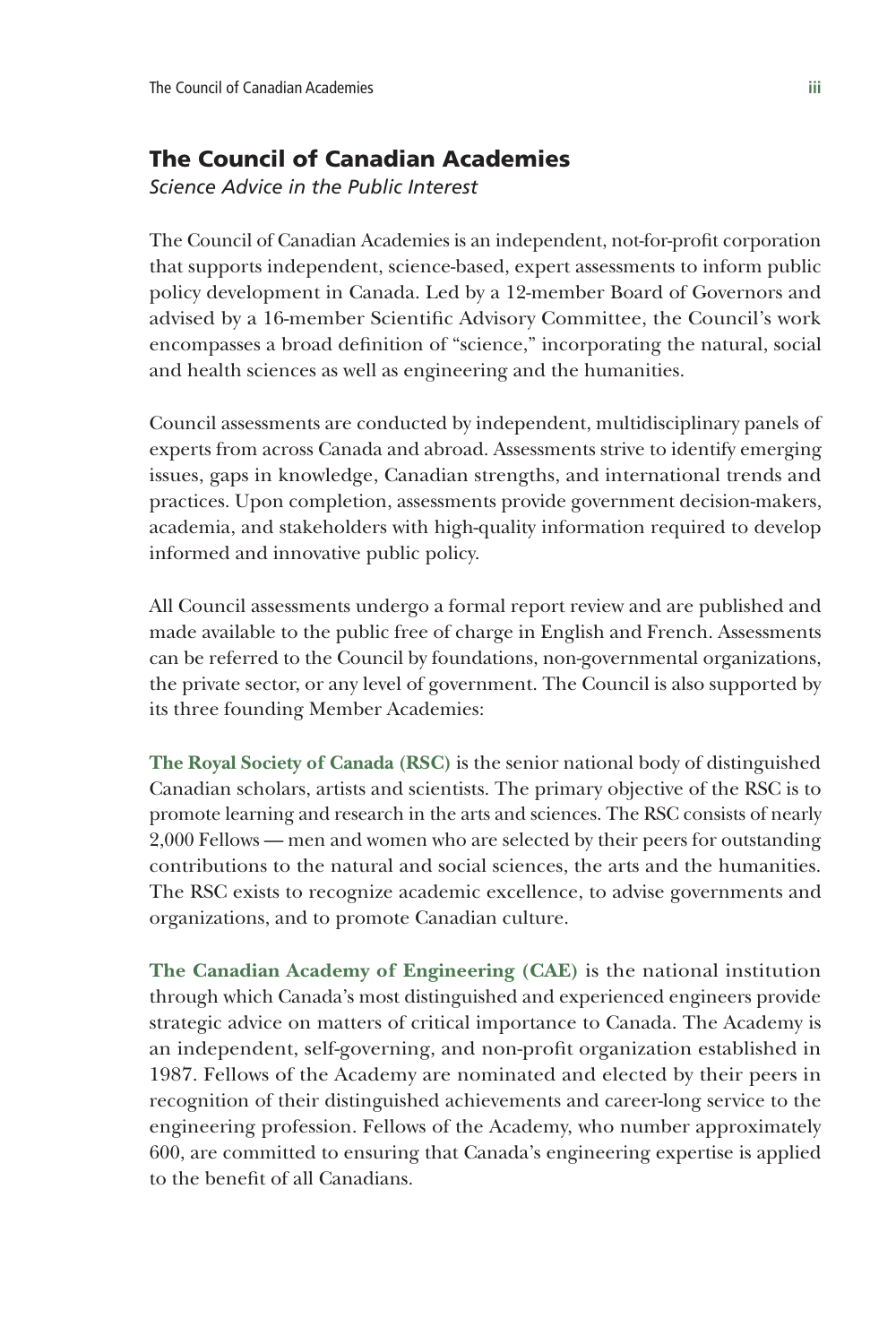**The Canadian Academy of Health Sciences (CAHS)** recognizes individuals of great achievement in the academic health sciences in Canada. Founded in 2004, CAHS has approximately 400 Fellows and appoints new Fellows on an annual basis. The organization is managed by a voluntary Board of Directors and a Board Executive. The main function of CAHS is to provide timely, informed, and unbiased assessments of urgent issues affecting the health of Canadians. The Academy also monitors global health-related events to enhance Canada's state of readiness for the future, and provides a Canadian voice for health sciences internationally. CAHS provides a collective, authoritative, multi-disciplinary voice on behalf of the health sciences community.

www.scienceadvice.ca @scienceadvice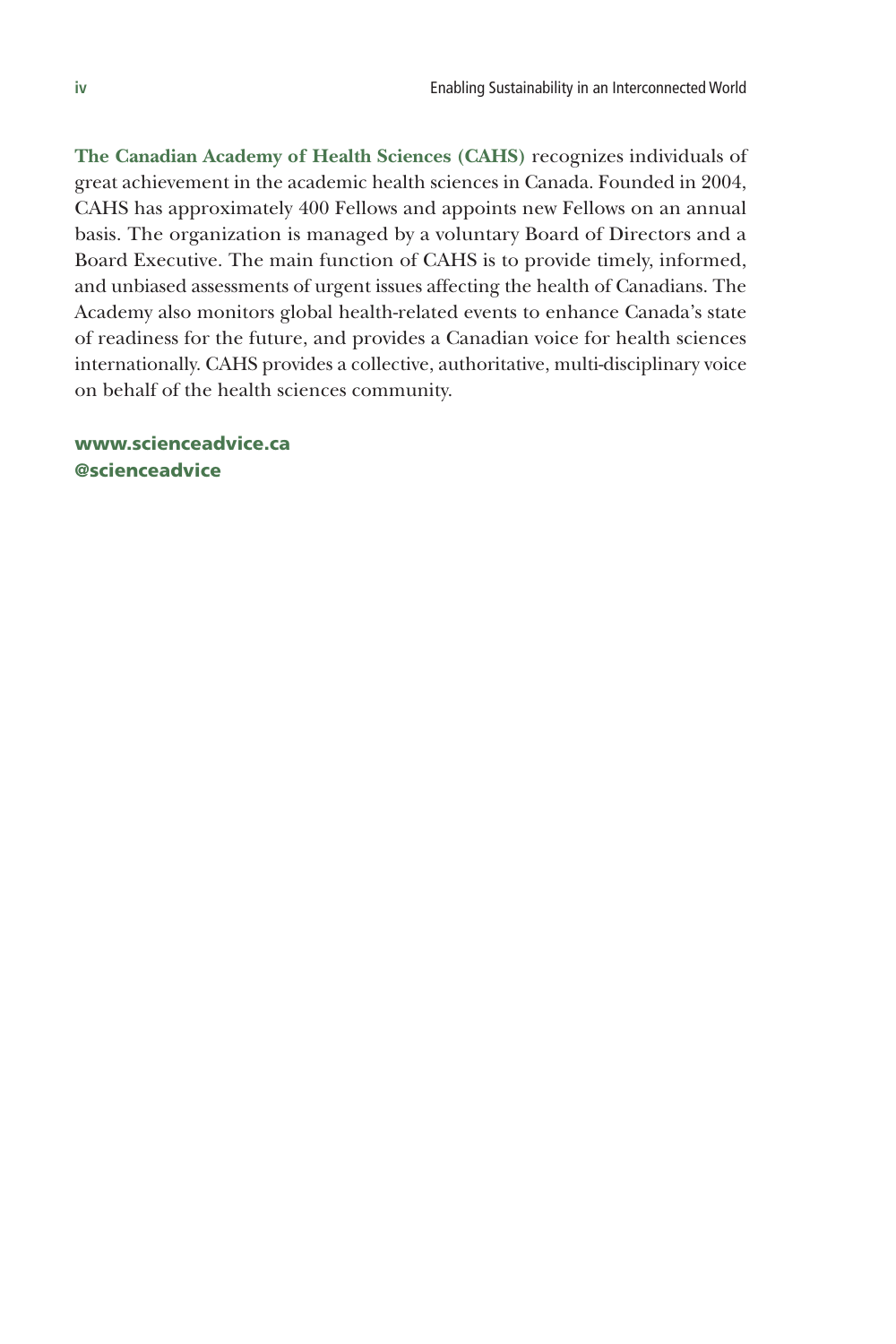## Expert Panel on the Potential for New and Innovative Uses of Information and Communications Technologies (ICT) for Greening Canada

**David Miller (Chair),** President and CEO, WWF-Canada (Toronto, ON)

**Christine Chan,** Canada Research Chair in Energy and Environmental Informatics, and Professor of Engineering in Software Systems Engineering, University of Regina (Regina, SK)

**Charles Despins,** President and CEO, Prompt inc.; Professor of Electrical Engineering, École de Technologie Supérieure, Université du Québec (Montréal, QC)

**Gordon Feller,** Director, Urban Innovations, Cisco Systems (San Jose, CA)

**Ingrid Götzl,** Project Manager, International ICT Affairs, City of Vienna (Vienna, Austria)

**Anthony Heyes,** Professor of Economics and Canada Research Chair in Environmental Economics, University of Ottawa (Ottawa, ON)

**Steve Liang,** Assistant Professor in Geographical Information Systems and AITF-Microsoft Industry Chair in Open Sensor Web, University of Calgary (Calgary, AB)

**Benoit Montreuil,** Professor, Canada Research Chair in Enterprise Engineering, Department of Operations and Decision Systems, Faculty of Administration Sciences, Université Laval (Québec, QC)

**Kip Morison,** Chief Technology Officer, BC Hydro (Vancouver, BC)

**Jatin Nathwani,** Professor and Ontario Research Chair in Public Policy for Sustainable Energy, Faculty of Engineering and Faculty of Environment, University of Waterloo; Executive Director, Waterloo Institute for Sustainable Energy, University of Waterloo (Waterloo, ON)

**Jane Pagel,** Former President and CEO, Ontario Clean Water Agency (Toronto, ON)

**Tom Rand,** Cleantech Lead Advisor, MaRS Discovery District (Toronto, ON)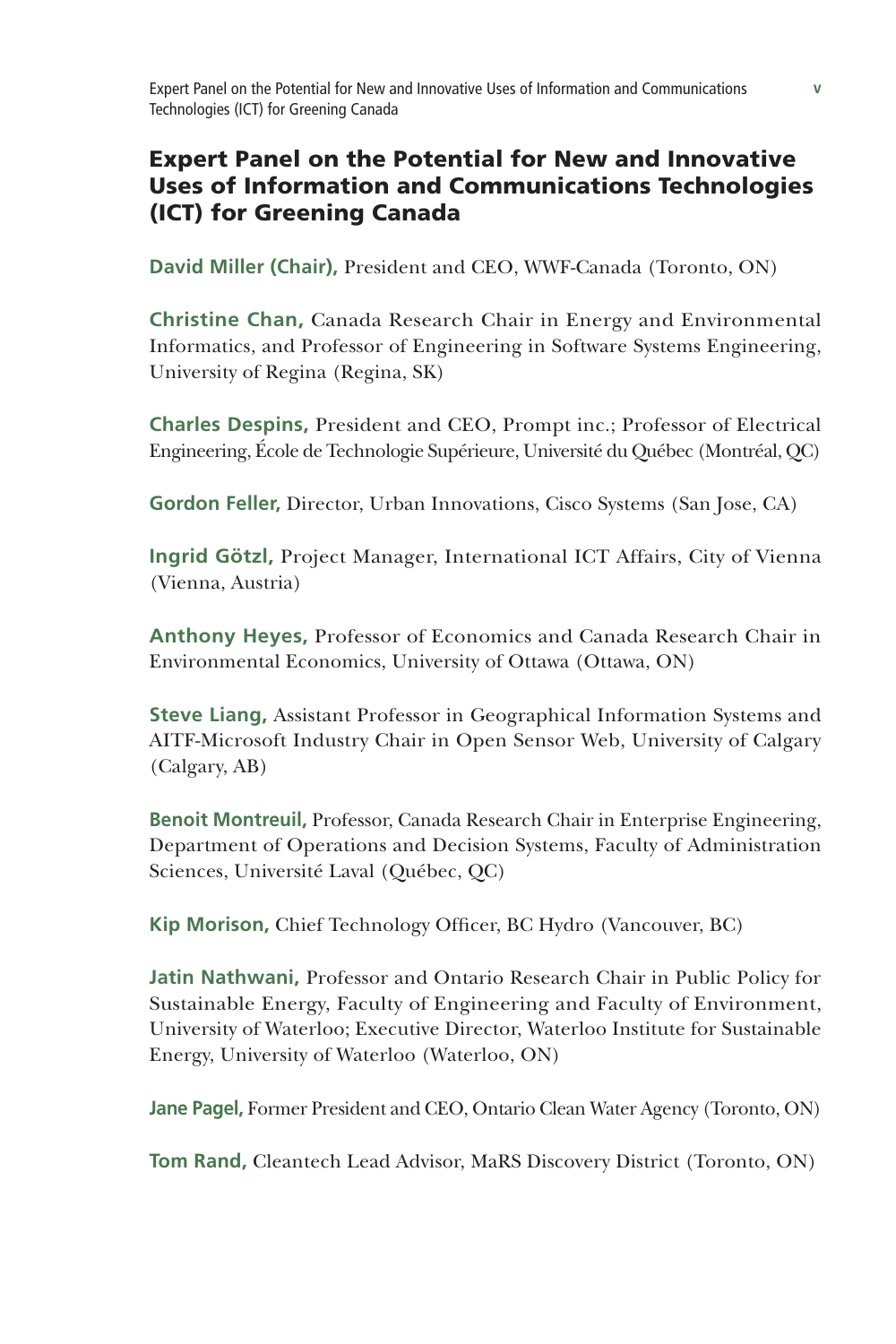**John Robinson,** Associate Provost, Sustainability, University of British Columbia; Professor, Institute for Resources, Environment and Sustainability and Professor, Department of Geography, University of British Columbia (Vancouver, BC)

The Council also recognizes the important contribution to this assessment of Mark Surman, Excutive Director, Mozilla Foundation.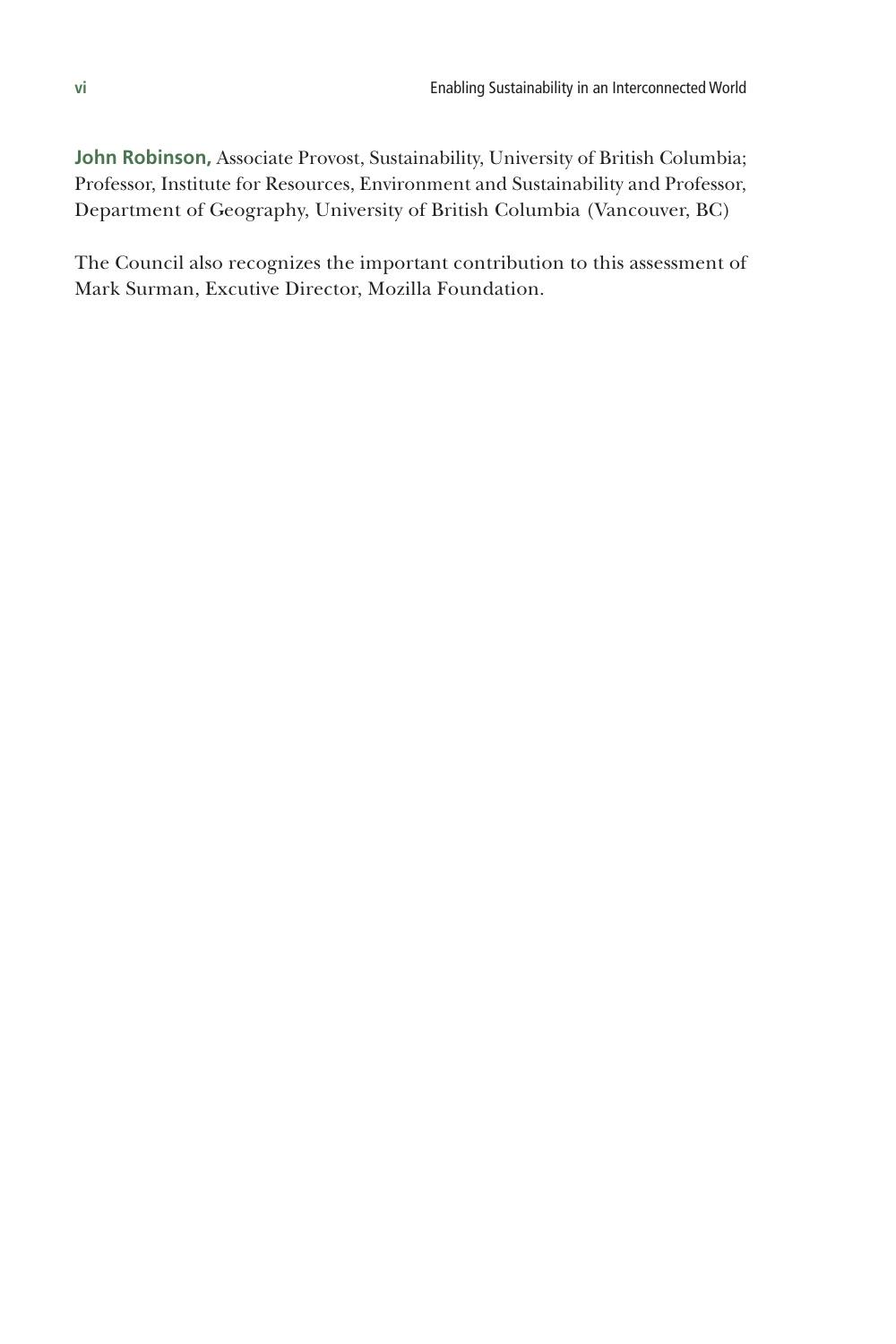## Message from the Chair

We are today on the threshold of fundamental, transformative change driven by a powerful convergence of information technologies with our physical world. Meanwhile, increasing challenges to our environment, our economy and to social inclusion drive the need for innovative solutions to ensure environmental, economic, and social well-being: the triple bottom line of true sustainability.

The Expert Panel on the Potential for New and Innovative Uses of Information and Communications Technologies for Greening Canada was established in response to a request from Environment Canada who asked the Council to examine the issue of what existing or potential opportunities exist to use information and communication technologies (ICT) to create a greener Canada.

The following report reflects the efforts and contributions of 12 experts drawn from diverse fields in Canada and abroad, and me — as the Chair. I am deeply grateful for my colleagues on the Panel who contributed their time and effort to ensure the depth and quality of this report.

Over the course of its deliberations, the Panel sought assistance from many individuals and organizations that provided valuable information for consideration. Special thanks go to the following: Helen Gurfel, Greenprint Center; Darryl Neat, Oxford Properties; Ian Philp, Jesika Briones and Lynda O'Malley, MaRS; and Molly O'Neill, CGI. In addition, I would like to express my appreciation to CISCO for hosting the Expert Panel's 3rd Meeting via telepresence.

Finally, the Panel is grateful for the support it received from the staff members of the Council of Canadian Academies who were assigned to this assessment.

Found Miller

#### **David Miller, Chair**

Expert Panel on the Potential for New and Innovative Uses of Information and Communications Technologies for Greening Canada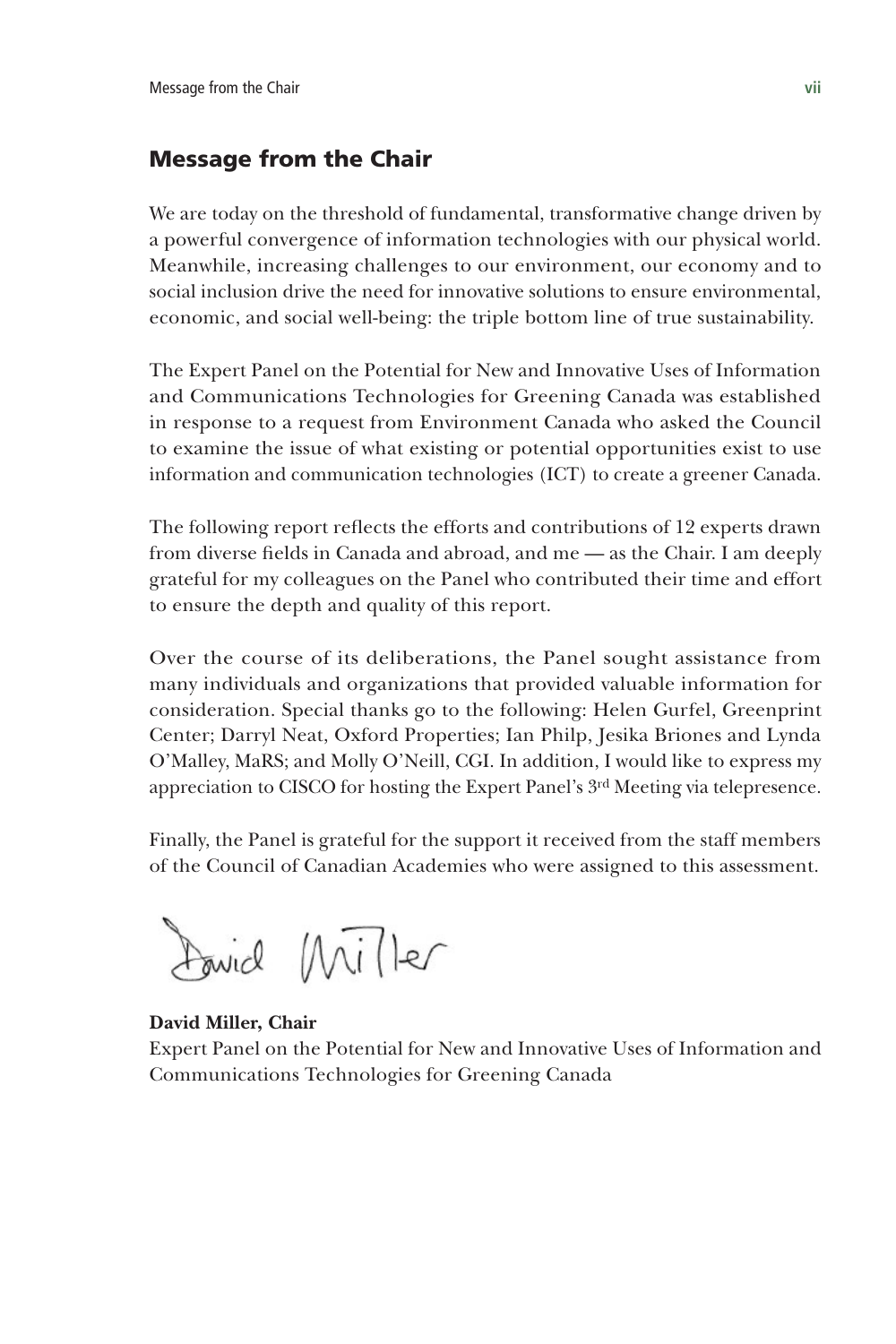## Project Staff of the Council of Canadian Academies

| Assessment Team:      | Emmanuel Mongin, Acting Program Director       |  |
|-----------------------|------------------------------------------------|--|
|                       | Kori St. Cyr, Research Associate               |  |
|                       | Rebecca Chapman, Researcher                    |  |
|                       | Michelle Auger, Program Coordinator            |  |
|                       | Aatif Baskanderi, Intern                       |  |
|                       | Monica Harvey, Intern                          |  |
| With assistance from: | Doug Wright, Program Director                  |  |
|                       | Ken Ogilvie, Consultant                        |  |
|                       | Eve Rickert, Editor                            |  |
|                       | Harriet Gorham, Editor                         |  |
|                       | Lynelle Spring, Editor                         |  |
|                       | Ivana Zelenika, Consultant                     |  |
|                       | Clare Walker, Editor & Copyeditor              |  |
|                       | Jean Pierre Toupin, Translator En-Fr           |  |
|                       | Accurate Design & Communication, Report Design |  |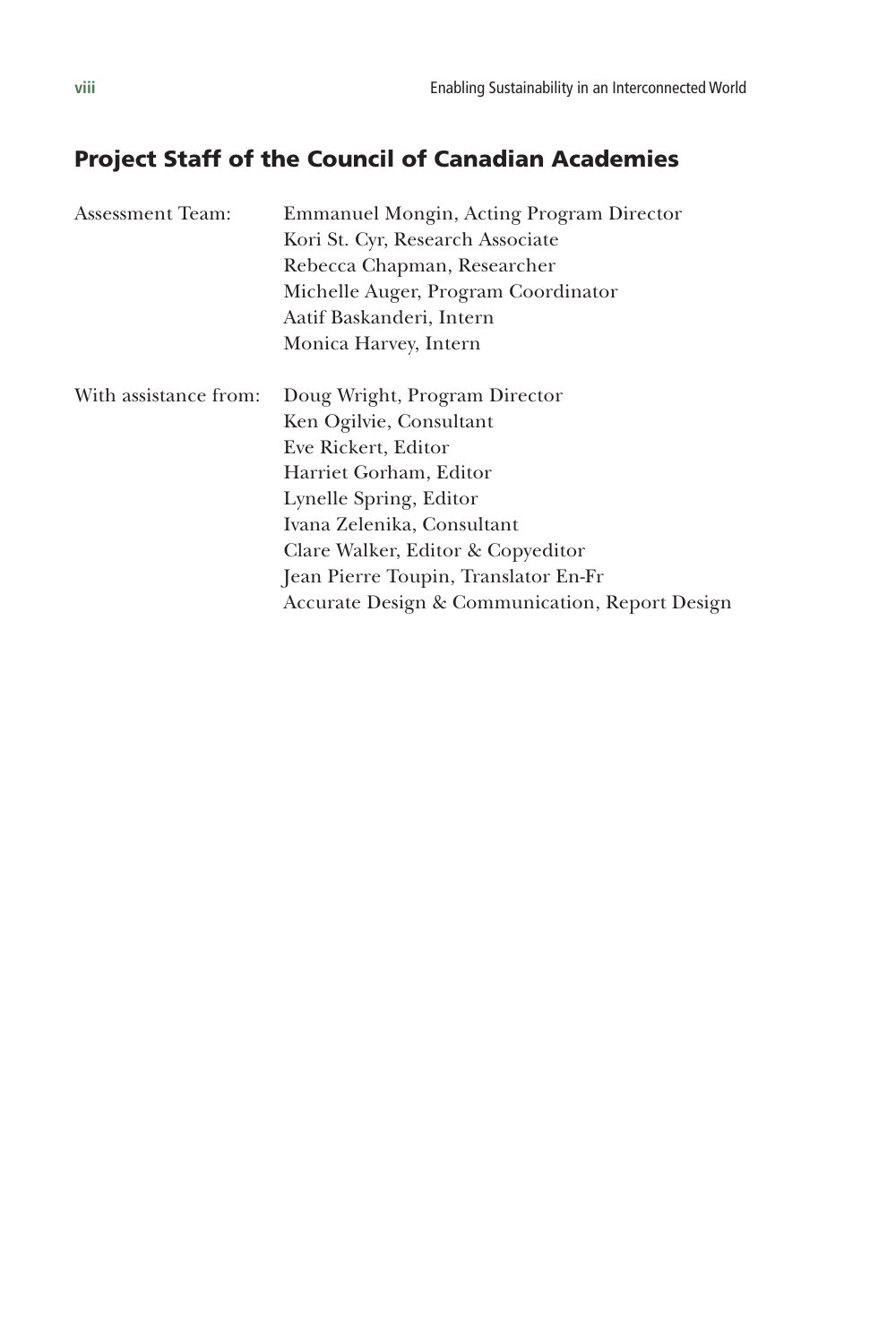## Report Review

This report was reviewed in draft form by the individuals listed below — a group of reviewers selected by the Council of Canadian Academies for their diverse perspectives, areas of expertise, and broad representation of academic, industrial, policy, and non-governmental organizations.

The reviewers assessed the objectivity and quality of the report. Their submissions — which will remain confidential — were considered in full by the Panel, and many of their suggestions were incorporated into the report. They were not asked to endorse the conclusions, nor did they see the final draft of the report before its release. Responsibility for the final content of this report rests entirely with the authoring Panel and the Council.

The Council wishes to thank the following individuals for their review of this report:

**Peter Corbyn,** Chief of Green, Green Nexxus (Fredericton, NB)

**James Cuff,** Assistant Dean for Research Computing, Harvard University (Cambridge, MA)

**John G. Jung,** Chief Executive Officer, Canada's Technology Triangle Inc. (Waterloo, ON)

**Brenda Lucas,** Operations Manager, Southern Ontario Water Consortium (Waterloo, ON)

**William Pulleyblank,** Professor of Operations Research, United States Military Academy (West Point, NY)

**Mark Roseland,** Professor and Director of the Centre for Sustainable Community Development, Faculty of Environment, Simon Fraser University (Burnaby, BC)

**David Runnalls,** Senior Fellow, Sustainable Prosperity (Ottawa, ON)

**Farid Shirazi,** Associate Director and Assistant Professor, Ted Rogers School of Information Technology Management, Ryerson University (Toronto, ON)

**Bill St. Arnaud,** President, St. Arnaud-Walker and Associates (Ottawa, ON)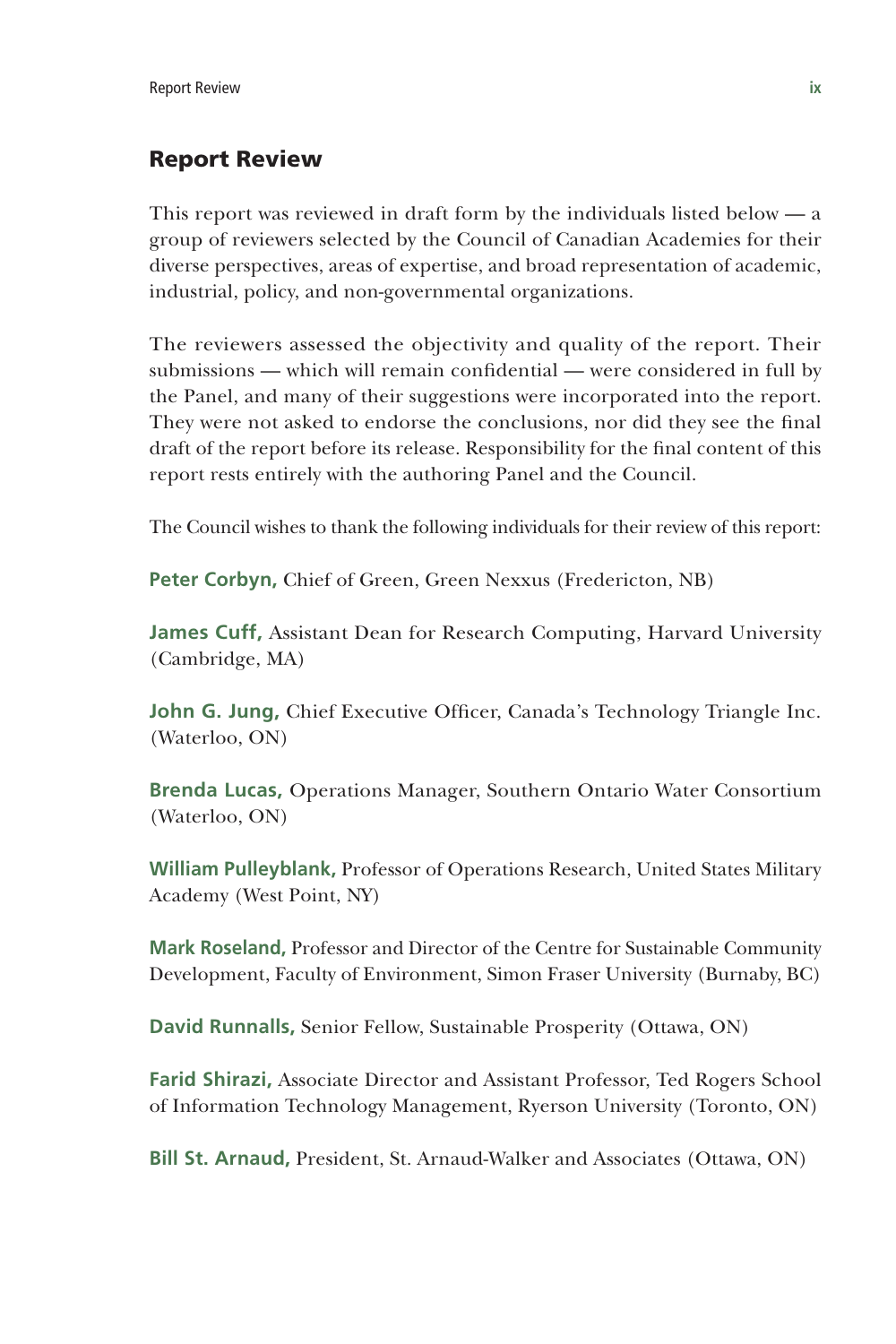**Graham Vickery,** Former Head of the Information Economy Group, Organisation for Economic Co-operation and Development (Paris, France)

**Vivek Wadhwa,** Fellow, Arthur and Toni Rembe Rock Center for Corporate Governance, Stanford University (Stanford, CA)

The report review procedure was monitored on behalf of the Council's Board of Governors and Scientific Advisory Committee by **Lorne Babiuk, O.C., FRSC, FCAHS,** Vice President (Research), University of Alberta (Edmonton, AB). The role of the Report Review Monitor is to ensure that the panel gives full and fair consideration to the submissions of the report reviewers. The Board of the Council authorizes public release of an expert panel report only after the Report Review Monitor confirms that the Council's report review requirements have been satisfied. The Council thanks Dr. Babiuk for his diligent contribution as Report Review Monitor.

Carrideswell

**Elizabeth Dowdeswell**, **O.C.**, President and CEO Council of Canadian Academies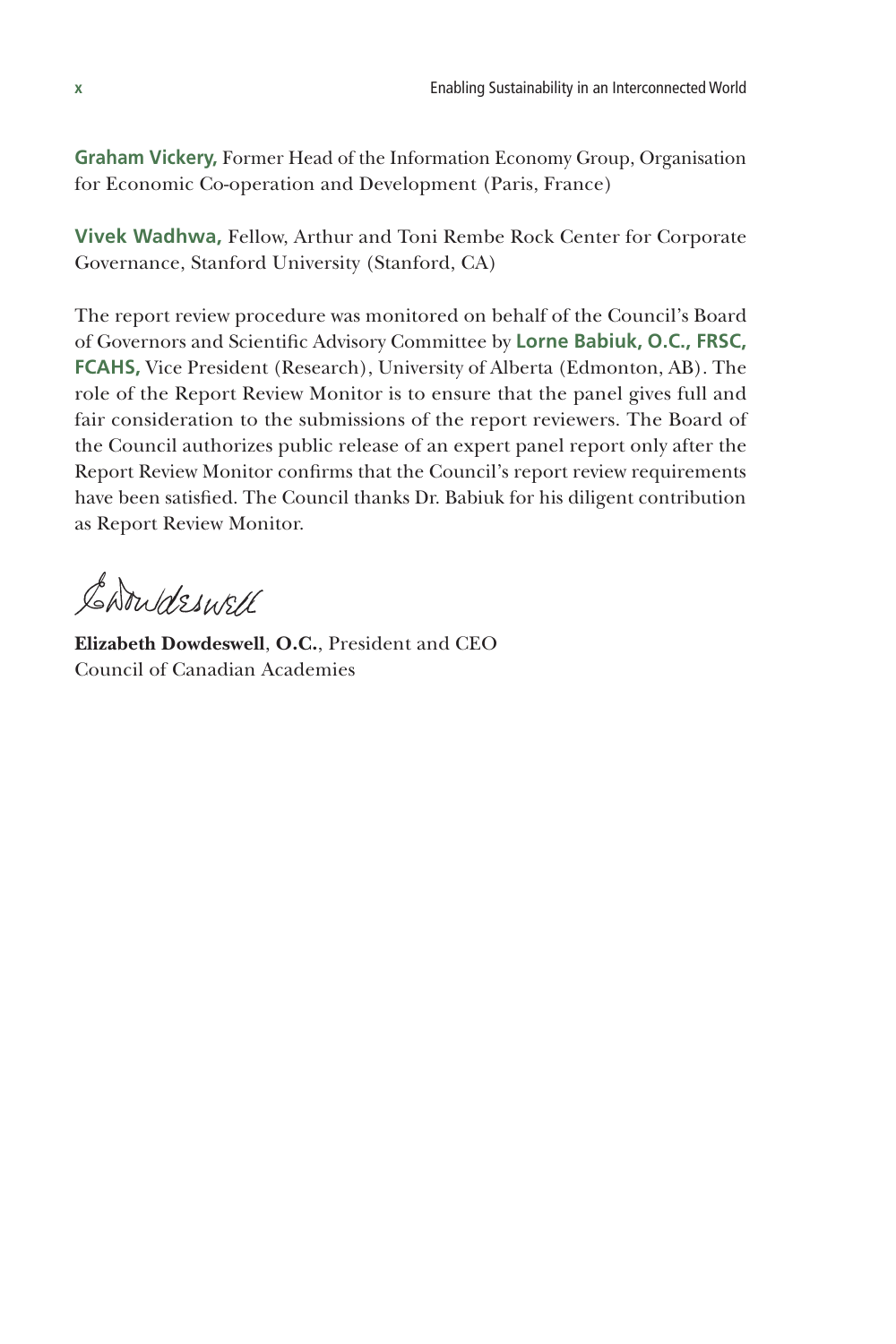## Executive Summary

The future will be shaped by greater and greater levels of connectivity — connectivity among people, as well as connectivity among objects. Now, everything that can be connected to high-speed broadband has the potential to be smart, and such smart devices are woven together in complex systems that can change how Canadians live, work, and play. The world is on the threshold of fundamental, transformative change — a powerful convergence of digital computing power and information technologies with the physical infrastructures and institutions that deliver energy, water, food, transport, and communication services. This convergence of information and communication technologies (ICT) with the physical world can potentially drive Canada towards significantly better environmental performance, economic productivity, and health and social well-being. In other words, ICT together with physical infrastructure and institutional design can help Canada on the path to sustainability. Citizen empowerment — both as consumers and social decision-makers — is a key part of this vision.

## PANEL'S APPROACH TO THE CHARGE

In 2011, the Minister of the Environment, on behalf of Environment Canada (the Sponsor), asked the Council of Canadian Academies (the Council) to respond to the following charge:

*What existing or potential opportunities exist to use Information and Communication Technologies (ICT) to create a greener Canada?*

To address the charge, and its four sub-questions, the Council drew from academia, government, and the private sector to assemble a 13-member panel of national and international experts (the Panel) with backgrounds in sustainability, environmental science, computer science, economics, engineering, and policy. This report is based on the consensus reached by Panel members through its evidence-gathering, deliberations, and collective experience.

Discussions of ICT can often become bogged down in narrow technical details that are not widely understood and that may become rapidly obsolete. The Panel instead focused on how ICT could benefit the day-to-day lives of Canadians and what tools could help to overcome the challenges to achieving the benefits. The Sponsor agreed to the Panel's interpretation that the assessment focus on opportunities with potential economic, social, and environmental benefits, encompassing the three-pillared concept of sustainability.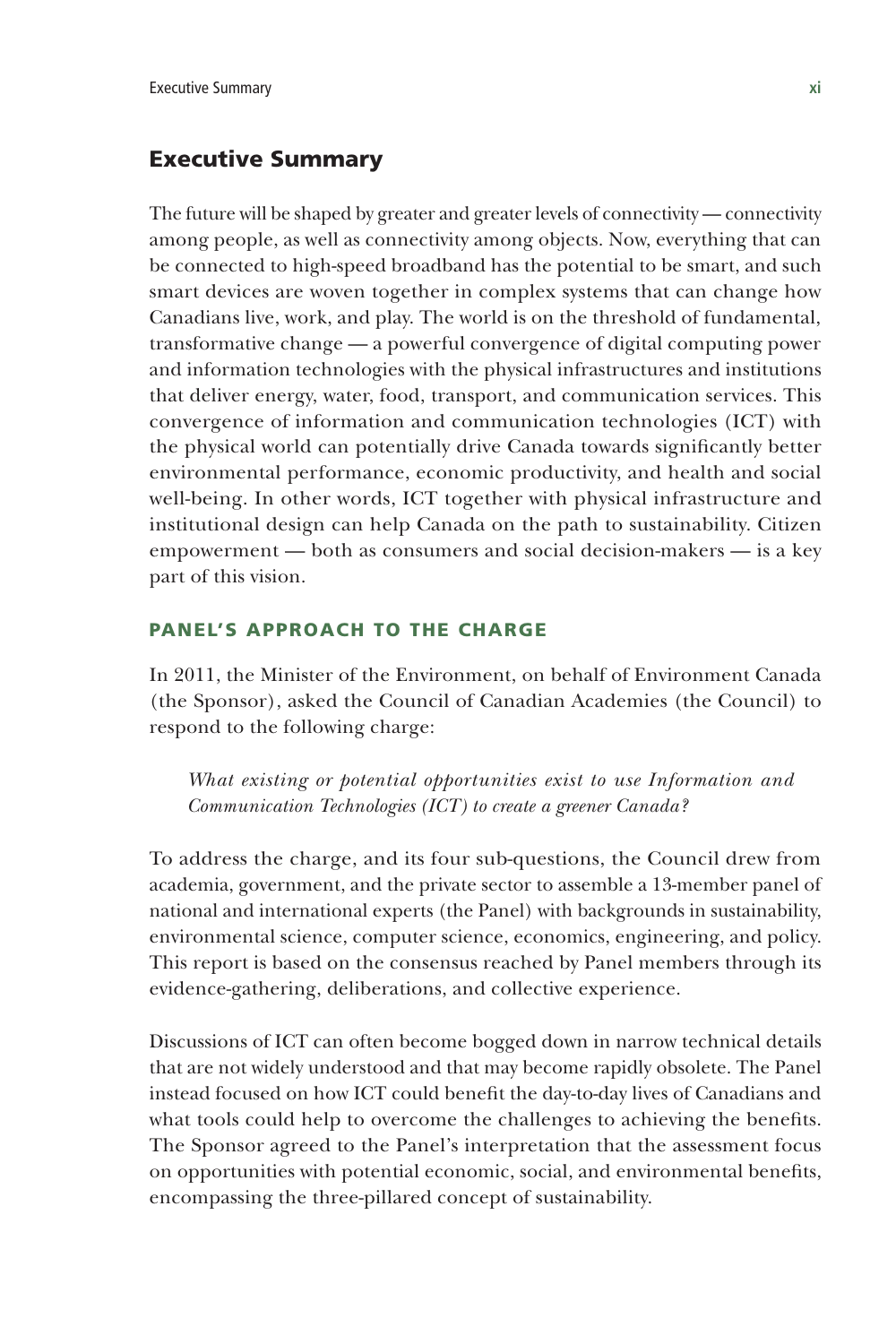**Defining Sustainability:** The *Federal Sustainable Development Act* defines *sustainability* as follows: "The Government of Canada accepts the basic principle that sustainable development is based on an ecologically efficient use of natural, social and economic resources and acknowledges the need to integrate environmental, economic and social factors in the making of all decisions by government" (Minister of Justice, 2013a). For the purpose of this assessment, the Panel adopted an approach to sustainability that encompassed improvements in environmental, economic, and social well-being.

The Panel's approach involved first identifying selected dimensions of Canada's capacity to develop, implement, and use ICT-enabled opportunities; and key components, and characteristics, of technologies that can be used to promote environmental, economic, and social sustainability. It then developed a catalogue of these opportunities and their potential benefits, and highlighted some Canadian and international promising practices. Finally, the Panel identified some common challenges to realizing these opportunities, and explored the options for solutions to mitigate or overcome the challenges (see Figure 1). The Panel did not intend the opportunities and solutions to be comprehensive or prescriptive. Instead, it chose to feature a range of options from Canada and around the world that could help enable the adoption of ICT-enabled sustainable opportunities.

#### KEY FINDINGS: USING ICT TO DRIVE SUSTAINABILITY IN CANADA

#### **Canada's Capacity**

Of the many relevant dimensions of Canada's capacity to develop, implement, and use ICT-enabled opportunities, the Panel focused on the following three in the particular context of this assessment:

**Technology adoption:** In general, Canada has a well-connected society with individuals and businesses embracing personal ICT devices such as smartphones and tablets. However, there is room for improvement; when compared to other similar countries, Canada is not highly ranked in terms of ICT penetration and diffusion among individuals, and the ability of firms to adopt technologies. Additionally, evidence shows that Canadian business in general lags behind other peer countries in ICT investment.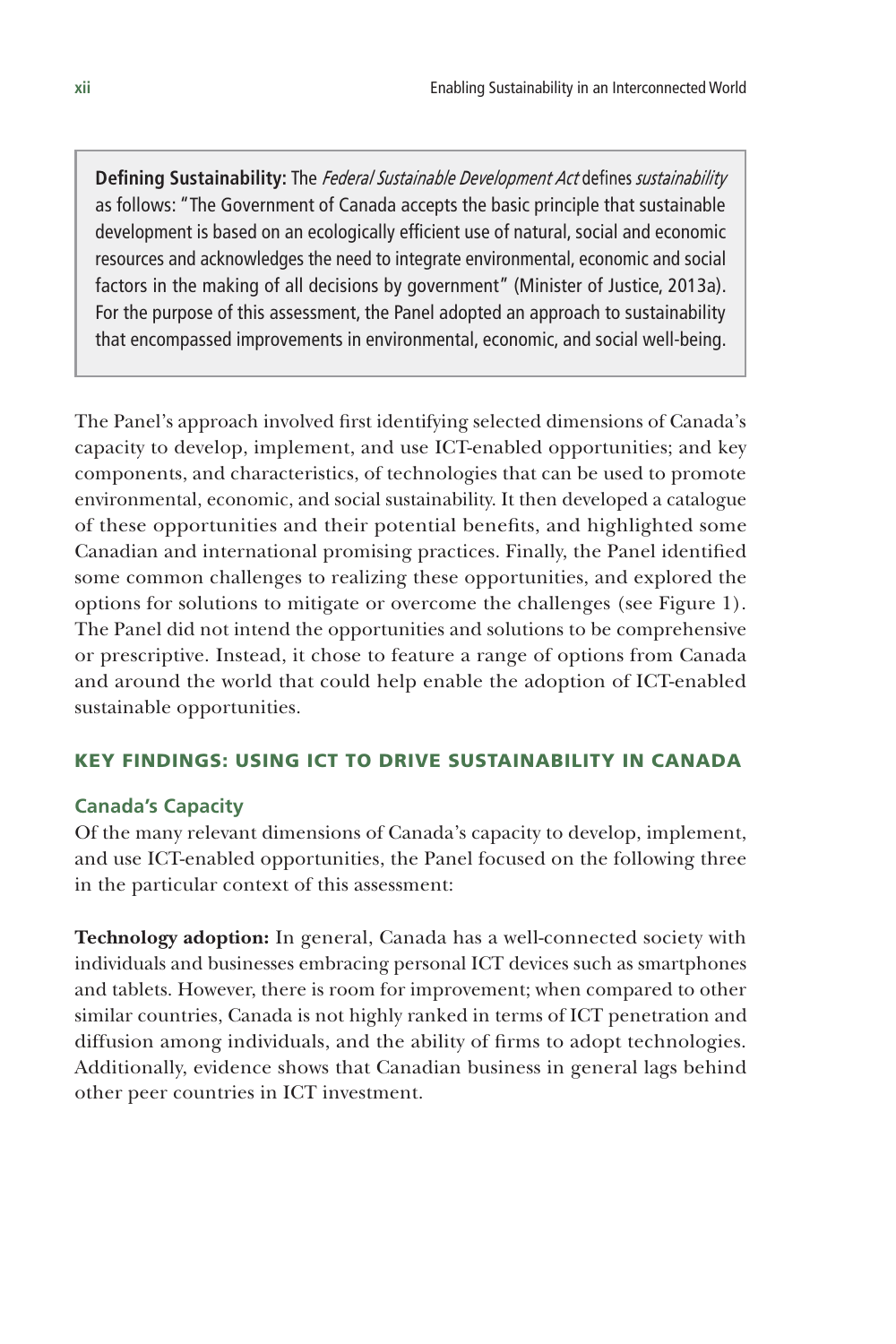



#### *Figure 1*

#### **Report Roadmap: Towards an ICT-Enabled Sustainable Canada**

The report begins with a discussion of the ICT platform that serves as a base to using ICT to help achieve sustainability. The greatest benefits can be achieved when the components of the ICT platform are integrated in a complementary system. Sitting on the base are the interconnected ICT opportunities that use the ICT platform to achieve environmental, economic, and social benefits. The Panel has chosen to present these opportunities in six key thematic areas: environmental monitoring; smart interconnected utilities; smart interconnected buildings and neighbourhoods; smart interconnected mobility; smart interconnected production; and healthy people and healthy communities. The top of the roadmap represents the targeted solutions to help overcome the challenges to successfully applying interconnected ICT opportunities.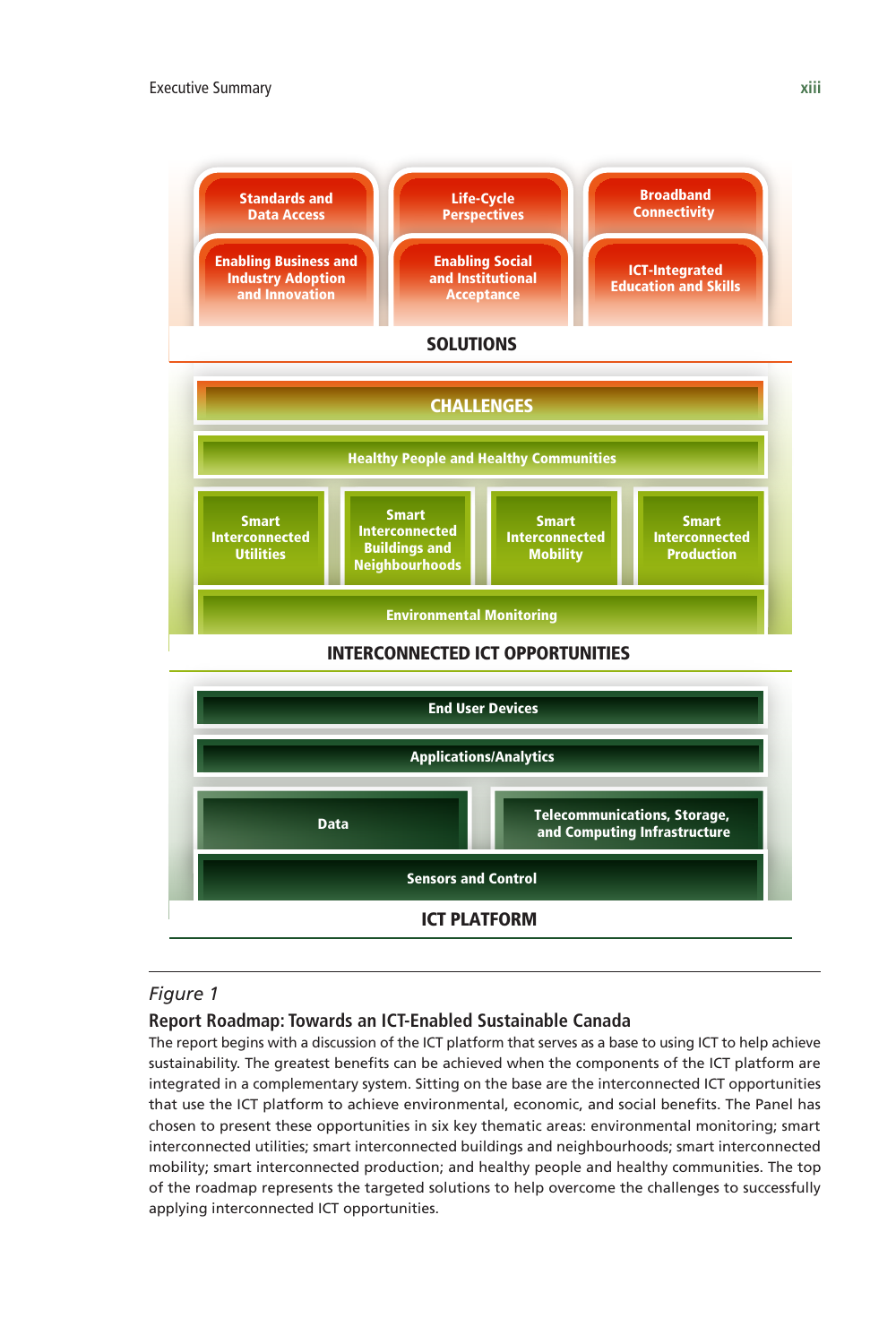**Physical and research infrastructure:** Canada has demonstrated its leadership in the development of specific infrastructures that take advantage of ICT for research and knowledge generation, including the NEPTUNE ocean sensor network and the CANARIE research and innovation network. Canada also benefits from higher education institutions that are leaders in ICT research and an ICT sector that has been identified as an area of industrial research and development strength. Despite this, while almost all Canadians have access to broadband internet, the quality of this access varies significantly across the country.

**Skills:** Canada's capacity in the human skills needed to develop, adopt, and fully take advantage of ICT opportunities is difficult to assess. An important asset is Canada's strength in terms of ICT research. Not unique to Canada, however, is a possible mismatch between the skills needed to fully take advantage of the ICT opportunities discussed in this report and those currently possessed by the workforce.

#### **Opportunities**

Overall, the Panel concluded that there are substantial opportunities to promote and support sustainability using ICT by building on existing Canadian strengths and capacities. These opportunities range from small-scale changes, such as applications that inform consumers of their water use, to large-scale changes, like those that replace aging utility networks with smart grid technologies. New and emerging ICT applications can be used to influence how decisions are made. For example, sensor networks produce environmental information that can inform decision-making by governments and individuals.

The Panel identified five interdependent technical components — the ICT platform — that are emerging as central to many ICT opportunities: (i) end-user devices; (ii) data; (iii) applications/data analytics; (iv) telecommunications, storage, and computing infrastructure; and (v) sensors and controls.

The Panel focused on six thematic areas that were chosen because they encompass ICT-enabled opportunities that would yield environmental, economic, and social benefits; facilitate thinking across sectors; and directly relate to the daily lives of Canadians:

(i) *Environmental monitoring:* Reliable sensor networks that connect Canadians to the environment provide access to timely and accurate information on both environmental health and how it changes over time. Anywhere, anytime smart sensing, monitoring, and analytics could transform evidence-based decision-making; and address social, environmental, and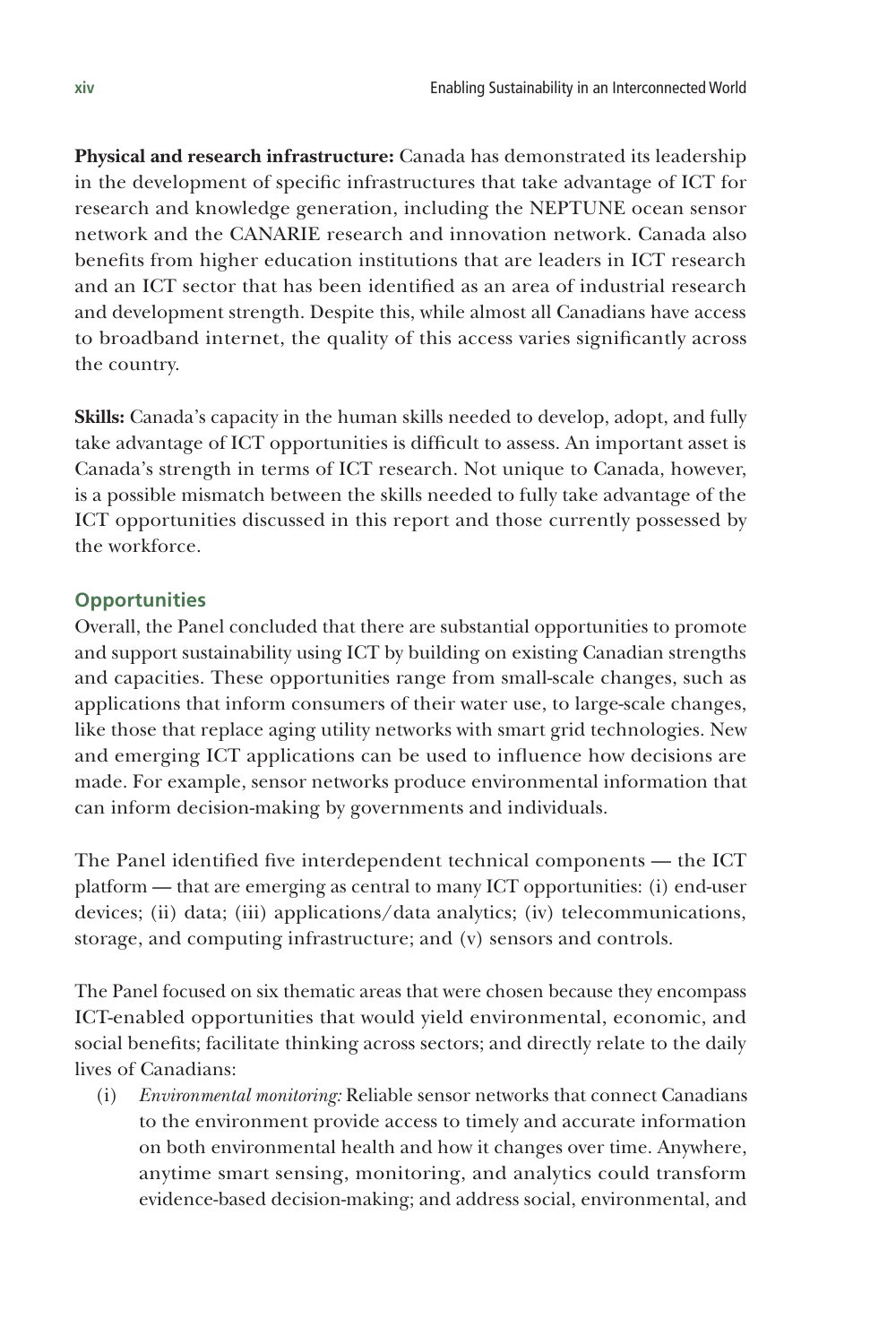natural resource issues. For example, improved air and water quality data support regulatory enforcement, enable early detection of problems, and can be combined with other data to yield additional insight.

- (ii) *Smart interconnected utilities:* ICT can help modernize electricity and water grids; promote sustainable utility management; and empower end-user choice. Smart grids could transform how utilities are produced and delivered across Canada — minimizing environmental impacts, such as electricity and water losses in distribution, reducing costs for operators and consumers, and ensuring reliability of service.
- (iii) *Smart interconnected buildings and neighbourhoods:* ICT applications like building control systems have already improved buildings' electrical efficiency, reducing their greenhouse gas (GHG) emissions. Further potential advances could reduce the environmental impact of the built environment, from design through to operation. The shift to integrated and interconnected services and functions — neighbourhood-scale networks for buildings and infrastructure — is an important development. Local, integrated systems like on-site renewable energy could deliver more environmentally and economically efficient services.
- (iv) *Smart interconnected mobility:* Available ICT applications can strengthen connections between individuals and businesses, and between Canadians and the goods and services they use. ICT applications can, for example, make public transit vehicles move more quickly through cities or enable smart logistics for more efficient transport of goods. These smart interconnected systems would improve productivity while minimizing costs and harmful air emissions, including GHGs.
- (v) *Smart interconnected production:* ICT, through applications like smart motors, can make manufacturing equipment and processes more efficient, reducing GHG emissions and decreasing operating costs. Agricultural production and processes — particularly irrigation — can also benefit from ICT applications to improve water efficiency and change how food is moved from farm to table.
- (vi) *Healthy people and healthy communities:* ICT can address social challenges and enable new forms of participatory decision-making and governance. In turn, these changes could enhance and accelerate the improvements described for environmental monitoring, utilities, buildings, mobility, and production. In addition, ICT applications can improve access to education services and enhance the quality of health care.

Finally, Canada is well positioned to be a global leader in green data centres. The manufacture and operation of ICT in and of themselves give rise to negative environmental impacts. Green data centres are one of many efforts to reduce these impacts as they enable centralization of processes such as server and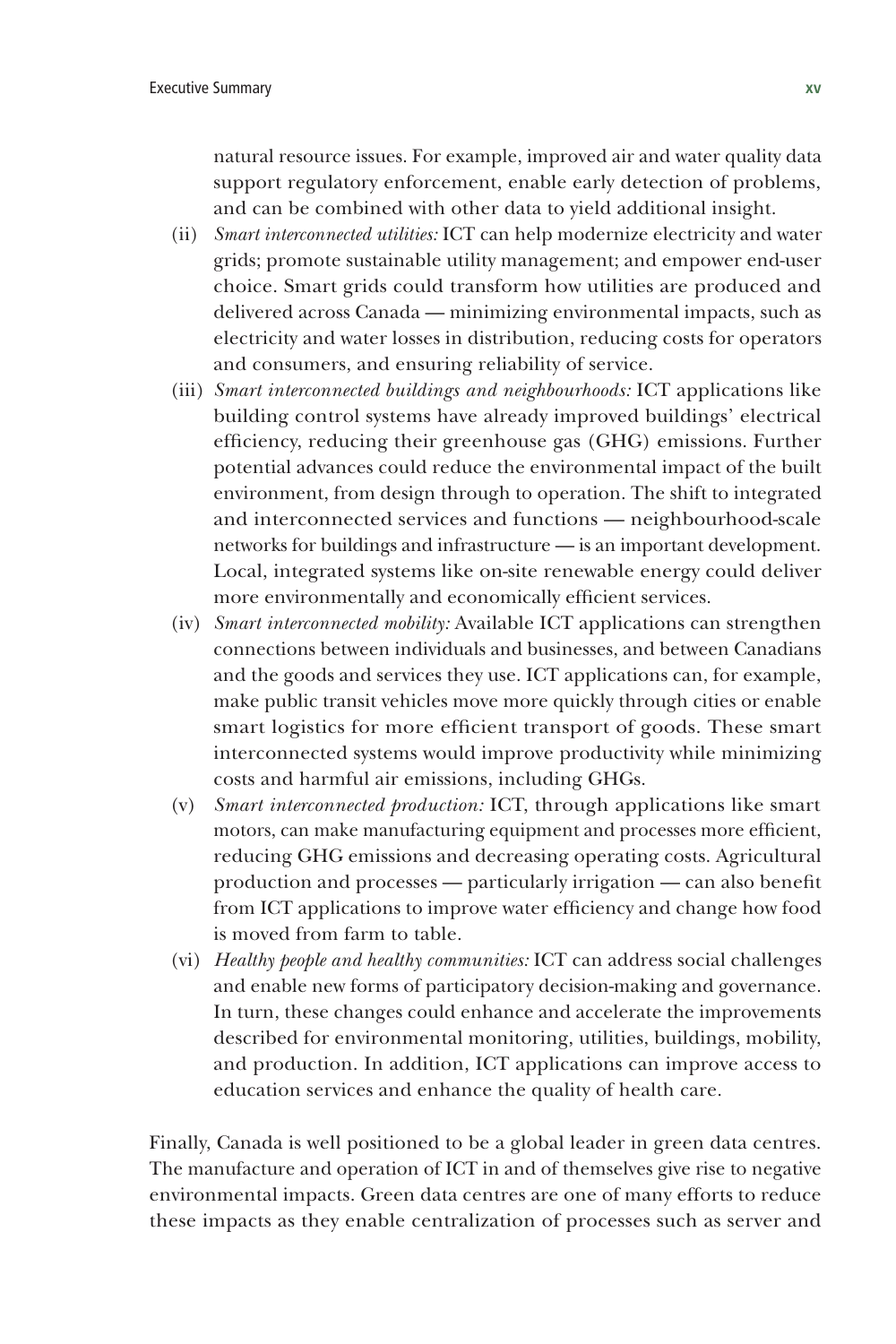network virtualization. Canada has a stable supply of emissions-free electricity that can power energy-intensive data warehouses, as well as a cold climate that would reduce energy needs for cooling equipment. Powering these centres in regions that have these attributes, and taking advantage of the concentrated nature of these facilities to supply heat to district energy systems would have a positive impact on the environment, in addition to contributing to economic and social benefits for Canada.

## **Common Challenges**

Canada is a long way from realizing the full potential of ICT to support better environmental performance and decision-making, economic opportunities, and social benefits. Unlocking Canada's potential will require rapid and successful design, selection, and implementation of context-specific ICTenabled applications. In analyzing its catalogue of ICT opportunities, the Panel identified some common challenges:

- costs, or fear of costs, related to implementation of the technology and corresponding infrastructure;
- lack of data access and interoperability;
- lack of the needed ICT skills;
- privacy and security issues;
- behavioural factors;
- second-order effects; and
- inadequate broadband connectivity in rural areas.

A closer examination of these challenges teased out some related and more specific challenges. For example, there may be asymmetry in the Canadian job market between the skill set desired by employers and the qualifications of job seekers, difficulties moving from use on a small scale by a limited number of users to implementation on a much larger scale, and limitations caused by fragmented data systems.

The Panel also noted that an integrated approach to identifying and addressing challenges, and developing solutions, would be valuable. Focusing on individual challenges and solutions in isolation would limit the transformative potential of ICT-enabled opportunities.

## **Overcoming the Challenges: Options for Solutions**

While there is no one-size-fits-all solution for all ICT applications and jurisdictions, the Panel identified the following options to help overcome the challenges listed above:

• *Demonstration-scale facilities:* to potentially mitigate the risk and uncertainty in untested or high-risk solutions (e.g., living labs);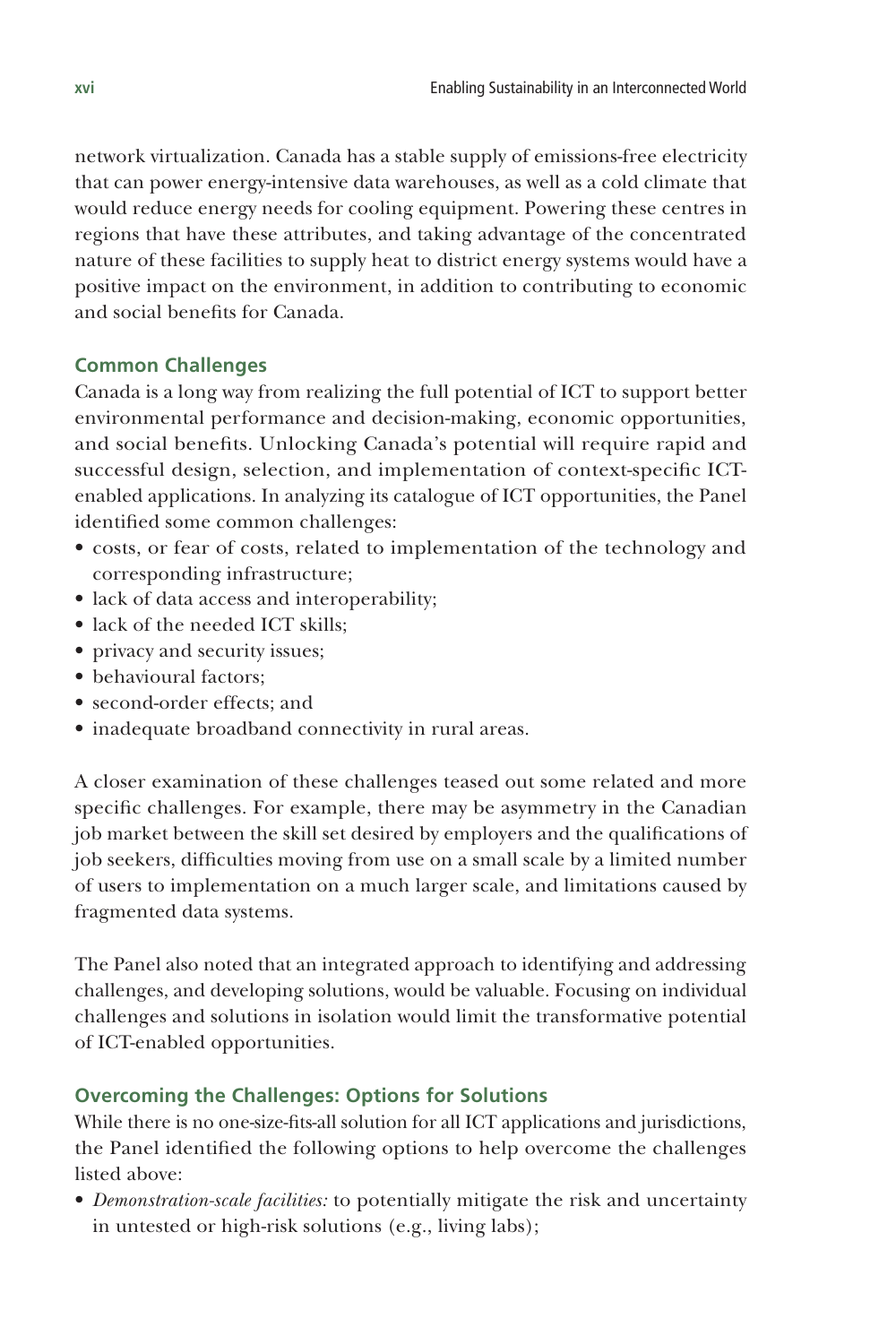- *Policy instruments:* to increase demand and address market failures (e.g., green procurement);
- *Improved standards:* to enable interoperability;
- *Data accessibility:* to more flexibly manage applications and ensure data are open and accessible for wider use;
- *Improved ICT design and privacy protection approaches:* to ensure adoption, privacy, security, and personal control over personal information while allowing for the socio-economic benefits of big data and smart technologies to be achieved (e.g., privacy by design);
- *Improved digital and computer literacy:* to position Canada as competitive in a rapidly evolving digital environment;
- *Life-cycle or social life-cycle perspective:* to help identify second-order effects arising from implementation of ICT opportunities; and
- *Reduced connectivity gaps:* to maintain Canada's international competitiveness in broadband access and availability.

## **Promising Practices**

The Panel identified many examples of international and Canadian promising practices, which are discussed throughout the report. These included targeted practices to take advantage of ICT for specific goals, such as design standards and aids that promote energy efficiency in buildings. They also featured broader policies or approaches that could potentially help Canada overcome the more significant challenges to ICT opportunities. Examples highlighted include the following: Sustainable Development Technology Canada, an organization that can help bridge research and commercialization; the principles of privacy by design, a type of policy that deals with privacy concerns; and the broadband policies of Germany and Australia, national programs to address connectivity gaps.

## THE PATH FORWARD

Based on its evidence gathering, deliberations, and collective experience, the Panel landed on five elements that could enable Canada to strategically use ICT to help achieve sustainability.

## **Rethink ICT**

The greatest impact of the application of the five components in the ICT platform will be achieved through integrated ICT-enabled solutions that take advantage of all of them. In addition, the implementation of an ICT application is more likely to succeed if planning is based on an integrated view of its social, political, and institutional dimensions, as well as the local context.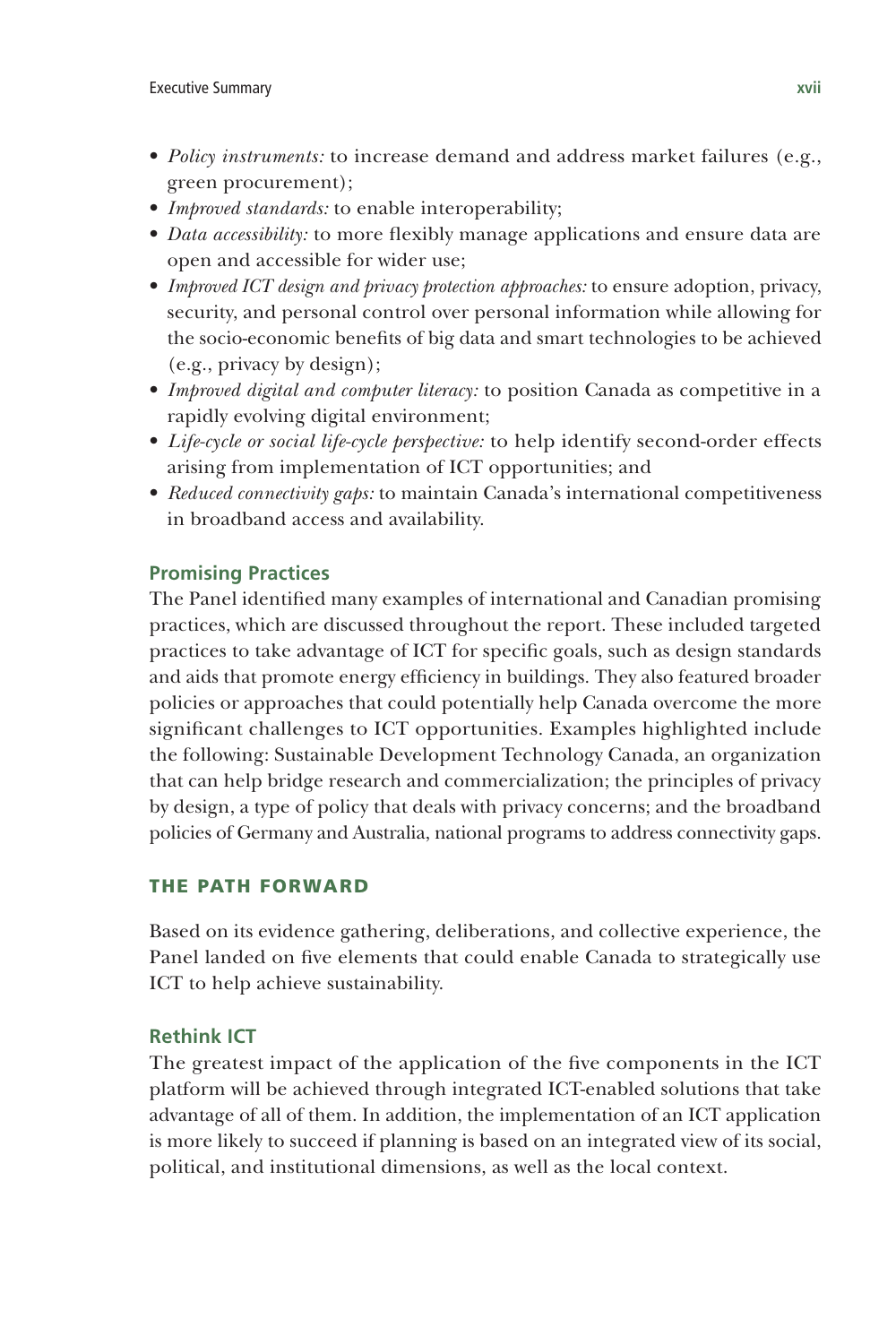## **Connect Canadians**

Canada has a digital connectivity gap between the internet service provided to rural communities and that is available in urban centres. While almost all Canadians can access broadband internet, the speed varies significantly. Rural regions may not possess the speeds necessary to fully take advantage of many ICT applications. While connectivity, in the context of technology, traditionally refers to internet access, there are other important links in Canada that could be improved through ICT applications. For instance, connections to electricity and water through a move to smart interconnected utilities; connections to the natural environment through reliable sensor networks for environmental monitoring; and connections among individuals and businesses through smart interconnected mobility.

#### **Empower Individuals, Governments, and Businesses**

Technology on its own cannot move Canada towards sustainability. The potential benefits of ICT-enabled opportunities will arise when users adopt and discover innovative ways to apply technologies. Ensuring data are accessible will empower their use in new ways that yield further, unintended benefits. Many governments are recognizing the importance of open data and are increasingly making their data public.

In many cases, important benefits also stem from user empowerment through ICT. Connective technologies can empower people to play a more active role in managing their lives, and provide the information needed by individuals, governments and businesses to more effectively manage resources.

#### **Create New Forms of Social Organization**

By establishing smart buildings, connecting them with one another and to the smart grid, and engaging in informed community planning, ICT can help build connected communities that are sustainable. Smart interconnected buildings can communicate with each other and with other smart objects, such as electric cars, and potentially become integrated with the smart grid through solar or wind technologies.

## **Overcome Legislative, Behavioural, Technological, and Financial Challenges**

Important challenges hinder the implementation and adoption of promising ICT applications. Using ICT to achieve environmental and socio-economic goals will require decision-makers to consider social and economic factors as well as those related to technology. An integrated approach to addressing challenges and developing solutions will be required to fully realize the transformative potential of ICT.